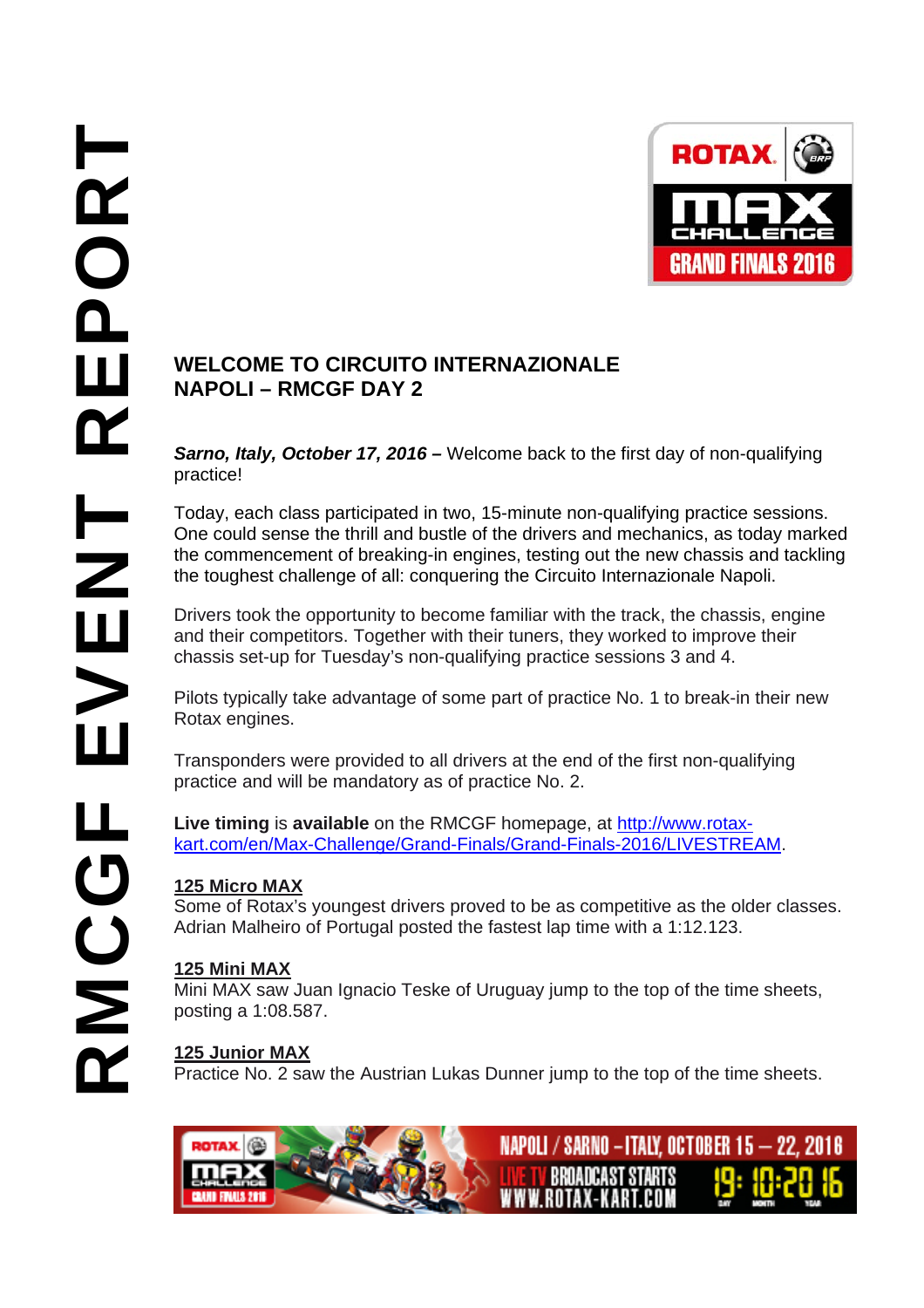### **125 MAX**

The 125 MAX field proved to be very close in time. Francisco Darder of Argentina posted the fastest lap time with a 1:02.360, just 4-thousandths of a second ahead of Nikolas Szabo.

#### **125 MAX DD2 Masters**

A range of racing veterans were present in the DD2 Masters class, including Canadian Scott Campbell and Christophe Adams of Belgium.

Practice No. 2 saw Leonardo Nien Koetter of Brazil set the fastest time with a 1:01.948, just 5-hundredths of a second faster than Ryan Urban of New Zealand.

#### **125 MAX DD2**

Ferenc Kancsar of Hungary posted the fastest lap time with a 1:01.401, followed by Haralds Garkaklis of Russia. One of two ladies of the group, Fabienne Lanz, from the Republic of South Africa finished in the top ten of her non-qualifying practice session. Her fellow team mate, Ivana Cetinich, is the second lady of the race.

What a great way to start out the Grand Finals: **72 racers per class** (excluding Mini and Micro MAX, which have 36 drivers registered per class) posting competitive times within hundredths of a second of each other! This just goes to show how close Rotax racing truly is.

Stay tuned for our upcoming daily reports, which bring the intense action of the RMCGF to you!

The Rotax MAX Challenge (RMC) is a professional kart racing series established, owned and organized by BRP and its Rotax kart engine distributors. Approved by and in compliance with CIK / FIA, the RMC is a "one-make-engine" formula: only Rotax kart engines that are checked and sealed (for equal performance) will be used. The success in the competition is mainly up to the skills of the driver. For more information about the Rotax MAX Challenge, please visit http://www.rotaxkart.com/en/Max-Challenge/MAX-Challenge/About-ROTAX-MAX-CHALLENGE

#### **About BRP-Rotax**

BRP-Rotax, the subsidiary of BRP Inc. in Gunskirchen, Austria is a leader in the development and production of innovative 4- and 2-stroke high performance Rotax engines for BRP products such as Ski-Doo and Lynx snowmobiles, Sea-Doo watercraft, Can-Am all-terrain, side-by-side vehicles and Spyder roadsters as well for motorcycles, karts, ultra-light and light aircraft. In the last 50 years, the company has developed more than 350 engine models for recreational vehicles and produced over 7 million engines.

www.rotax.com www.rotax-kart.com www.facebook.com/RotaxKarting